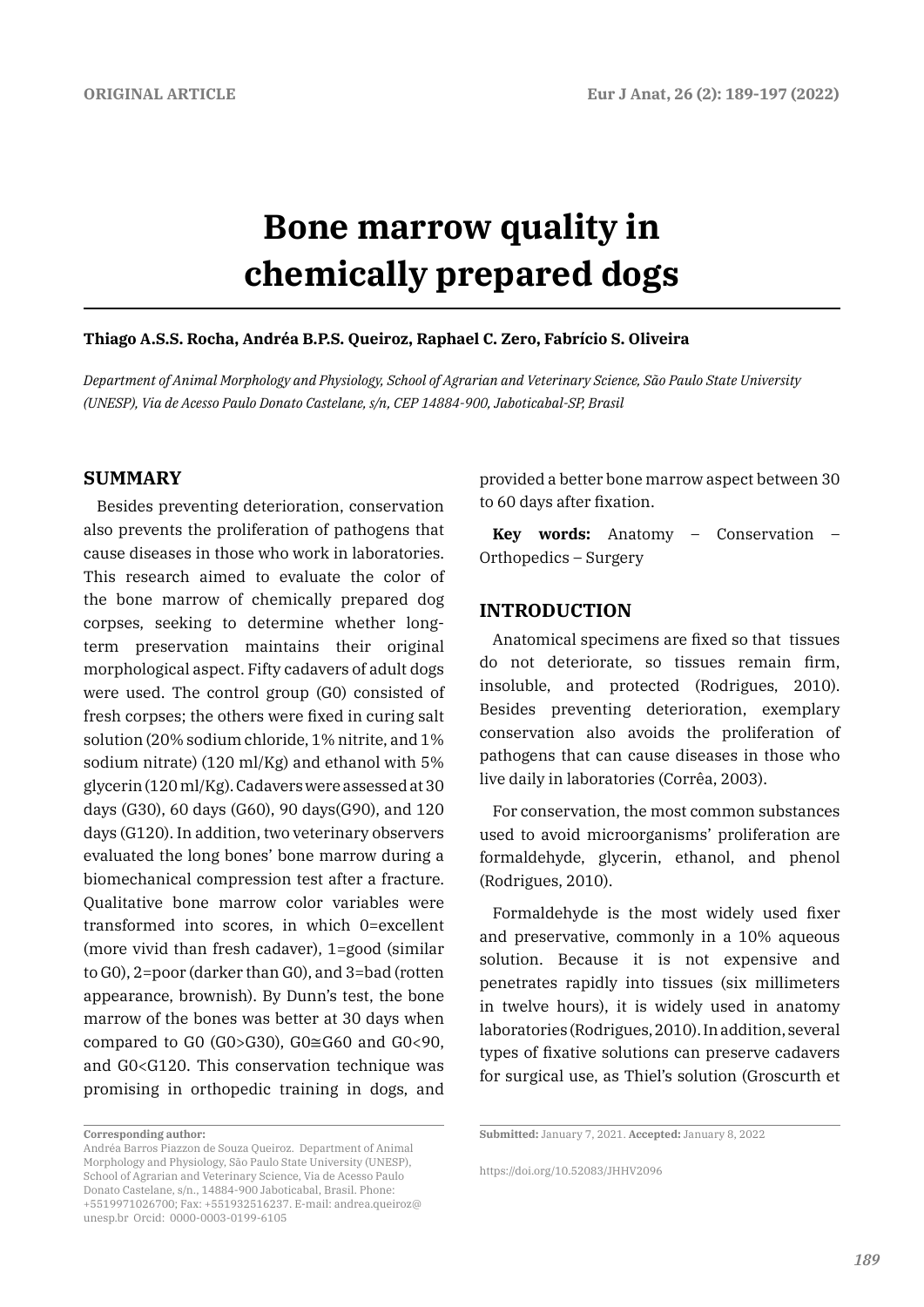al., 2001), Jores' solution (Rodrigues, 1998), and Larssen's modified solution (Silva et al., 2004), Laskowski solution (Silva et al., 2007), all of them presenting formaldehyde.

In a research using curing salt (CSS) as an alternative to formaldehyde in veterinary anatomy teaching in Germany, the solution successfully preserved dogs' corpses without environmental and health risks at a low cost (Janczyk et al., 2011). In Japan, using a salt-saturated solution in preserving human cadavers aiming for surgical education was successfully evaluated (Hayashi et al., 2016). In Hungary, a 16% curing salt solution was used as an alternative to formaldehyde for long-term preservation of anatomical specimens of dogs subjected to dissection at the University of SzentIstván Sciences (Werdelmann and Gerics, 2016).

The current model that best approaches the fresh corpse presents several problems: freezing, limited practising time due to fast putrefaction, and risk of infections. On the other hand, saturated salt solutions are a simple method with a low risk of infection and cost (Hayashi et al., 2016).

For five years, a 30% sodium chloride aqueous solution (30% SCAS) was used to conserve anatomical specimens previously fixed by formaldehyde; no visual contamination, putrefaction odors, or alteration of color and softness were noticed (Oliveira, 2014). The use of the sodium chloride hypersaturated solution on the pericardium (Brun et al., 2002) and phrenic center of dogs (Brun et al., 2004), both for surgical purposes, has also been successfully described.

The curing of meat products is a traditional practice in the food industry. The process consists of applying nitrite, nitrate, sodium chloride, and sugar to meat. By combined action, these components have a pronounced effect on the characteristics and stability of those products. For example, sodium nitrite causes stabilization of the typical red color, improves the organoleptic characteristics, and inhibits the growth of *C. botulinum* (Leitão, 1978).

Both nitrites and nitrates are curing salts widely used as additives by the food industry, mainly the meat industry. They are classified as conservative

substances. They are added to foods to prevent or delay microbial or enzymatic actions, thus protecting the food from deterioration. They are also color fixers (Iamarino et al., 2015).

Recent studies present biomechanical analyses of tissues of dogs and cats during conservation (Cerqueira et al., 2017; Pelogia et al., 2018; Rocha et al., 2018; Fração et al., 2019; Zero et al., 2020), as well as microbiological analyses of fixative/ conservative solutions (Pereira et al., 2019) and evaluation of students on surgical practice (Rocha et al., 2019).

This paper's objective was to evaluate bonemarrow aspect (staining), using glycerinated ethyl alcohol (GEA) as a fixative and curing salt as preservative solutions in dogs, with the aim of teaching veterinary orthopedics.

# **MATERIALS AND METHODS**

Twenty-one male and twenty-nine female adult dogs whose death did not involve evident morphological alterations, such as large tumor masses, extensive lacerations, or bone fractures, were used. They came from the Zoonosis Center Control at Ribeirão Preto, São Paulo, Brazil (process 02.2014/000027-1 approved by the Municipal Legal Department and the University Ethical Committee (process 4593/19).

Shortly after death, the corpses were frozen (freezer at -18ºC) and transported to the Laboratory of Animal Anatomy at UNESP (São Paulo State University), Jaboticabal, São Paulo, Brazil, located 50km away.

In this research, corpses weighing 9.46±2.80 Kg and body score 4 or 5 (on a scale from 1 to 9) were used (Laflamme, 1997). The control group consisted of fresh cadavers; all the others were fixed. The fixation was performed with a CSS (20% sodium chloride, 1% nitrite, and 1% sodium nitrate) injected via the common carotid artery (120 ml/Kg). Subsequently, 120 ml/Kg of ethyl alcohol associated with 5% glycerin (GEA) was infused. Dogs were randomly divided into four groups and remained at different times, except the control group, in a horizontal refrigerator at 4-6°C after fixation:

Group 1: refrigerated for 30 days;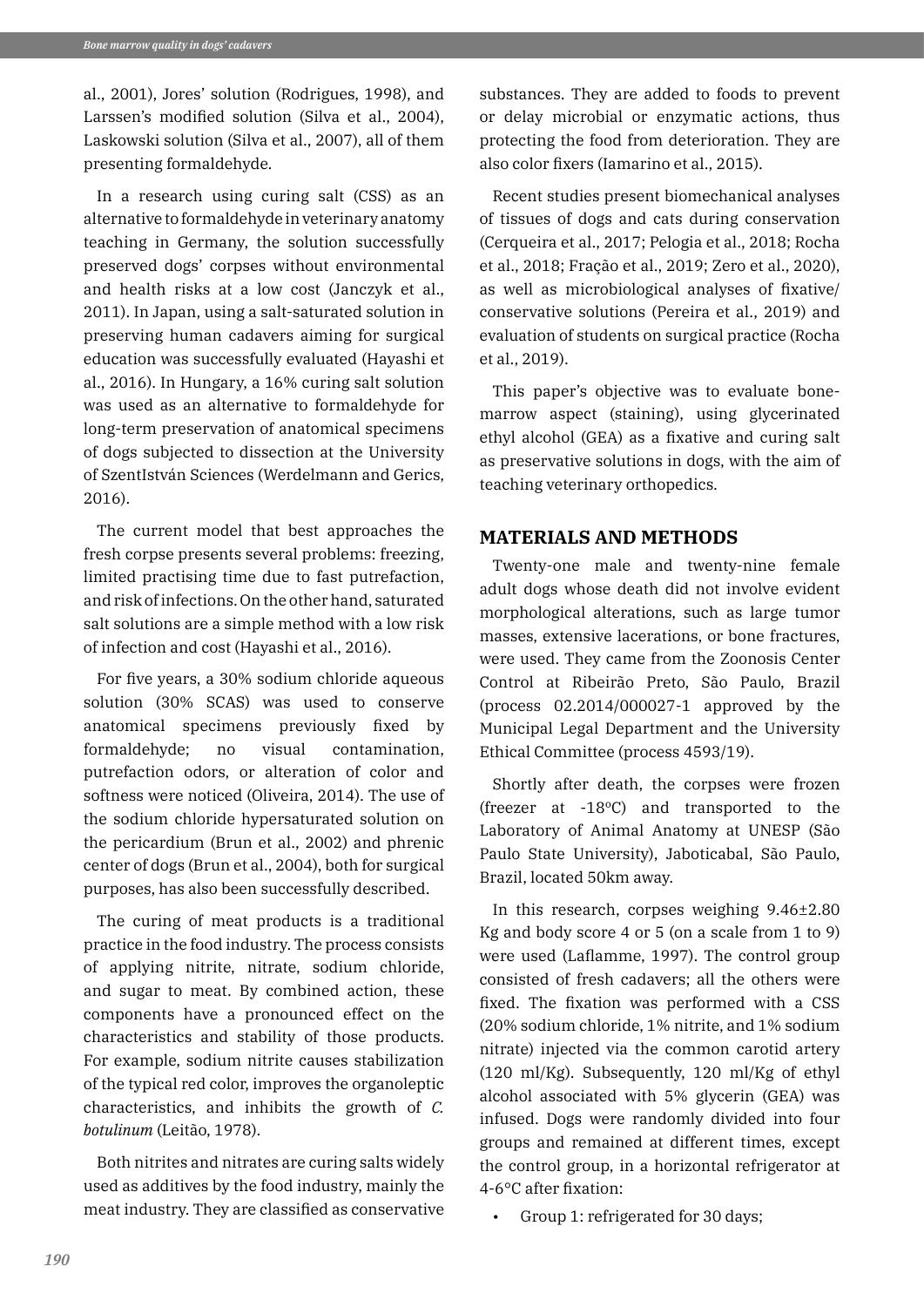- Group 2: refrigerated for 60 days;
- Group 3: refrigerated for 90 days;
- Group 4: refrigerated for 120 days.

The long bones of the control group were collected and subjected to biomechanical tests immediately after thawing. After the final refrigeration time, each group was exposed to room temperature (24°C). The bones were collected using surgical instrumentation (scalpel, Mayo and Metzenbaum scissors, and rat tooth forceps) for biomechanical assay (humerus, radius, ulna, femur, and tibia).

The bones were measured to determine the midline of the diaphysis, where the fracture was performed using a compression test by the EMIC® Universal Testing Machine – (model DL-2000). The load cell was 20 kN, and the speed was 500 mm/min., the free range of 25 mm from the shear and 60 mm between the columns. The equipment belongs to the Laboratory of Surgical Anatomy of the Department of Animal Morphology and Physiology at São Paulo State University in Jaboticabal, Brazil.

Two veterinarians with at least 15 years of experience in anatomy and surgery, and who already had training in bone marrow observation in biomechanical assays, were chosen as the project performers and evaluators. Observers evaluated 100 analyses of the bone marrow (BM) staining during each group samples mechanical. All samples were placed in 0.9% saline solution at room temperature (24°C) to avoid tissue dehydration. To prevent more than one group from being analyzed on the same day, there was no way to carry out a blind test due to the extensive work in each collection. However, the same trained professionals performed all the analyses to minimize errors. The same professional made all the analyses. As the control group was the first



**Fig. 1.-** Photographic image of bone marrow stains from cadavers of dogs submitted to the fixation process with glycerinated ethyl alcohol and preserved with curing salt. **A:** excellent (more vivid coloring than fresh corpse); **B:** good (fresh corpse-like color); **C:** poor (darkened color about fresh corpse); **D:** bad (brown, putrid color).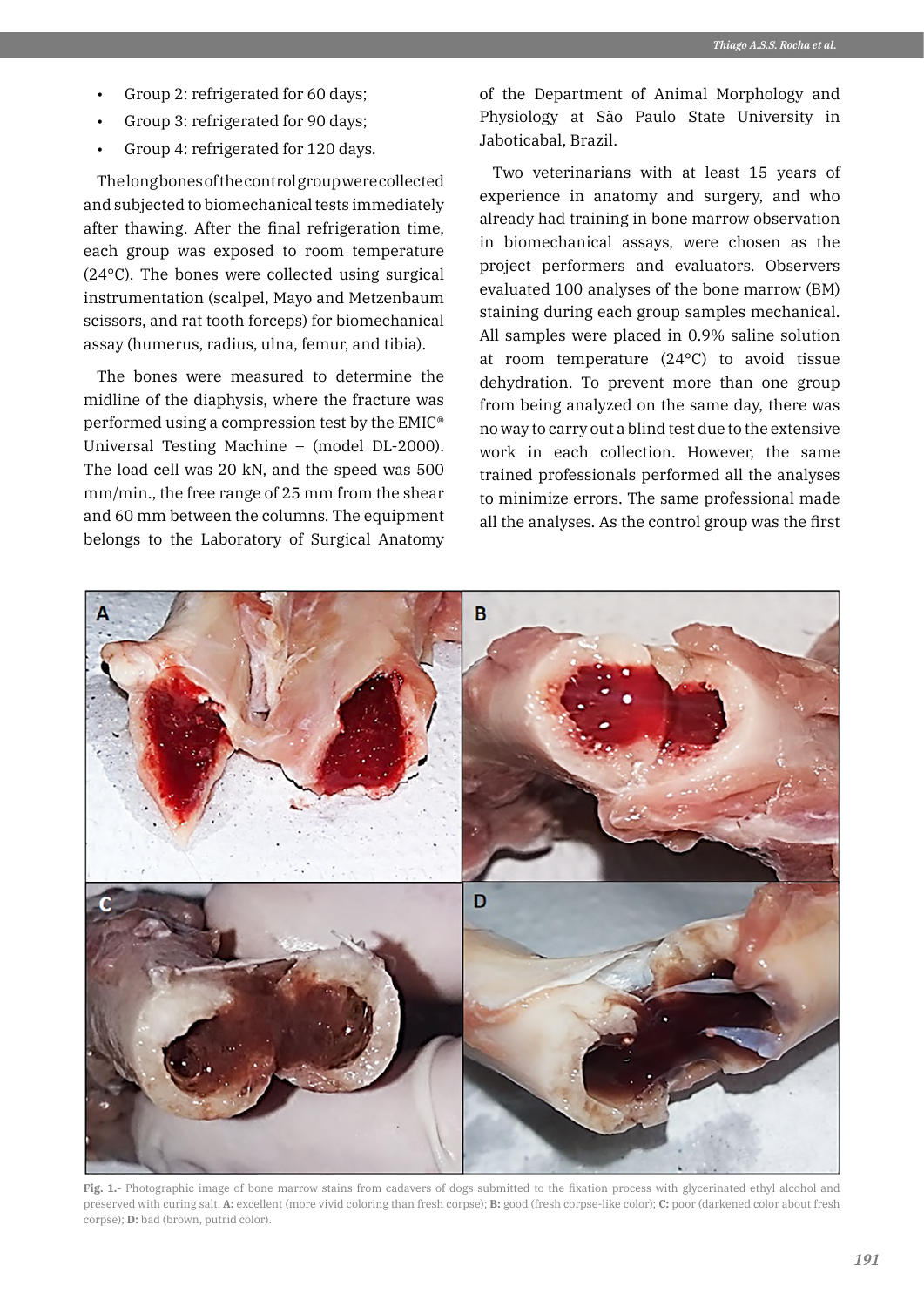to be evaluated (fresh corpses), the marrow's observation of its long bones is considered a parameter for the classification. Thus, the BM staining of the fresh animal was considered a reference and classified as "good." After the fracture of bone samples, they were classified as excellent (color considered more vivid than fresh bone), good (color similar to the fresh bone), poor (color darker than the fresh bone), or bad (brown color, rotten appearance) (Fig. 1).

Qualitative variables of the BM were transformed into scores, in which  $0 =$  excellent (BM staining more vivid than in the one in fresh cadaver),  $1 =$ good (similar to the one from the fresh carcass),  $2 =$ 

poor (darker than the one from a fresh corpse) and 3 = bad (rotten appearance, brownish), the lower the value, the better the appearance (Table 1).

After the BM scores, the genders were analyzed to search if there were differences.

The significance analysis (p-value) of the BM aspect regarding the right and left antimers was used to search for differences. There was no statistical difference between the right and left antimeres in relation to length and craniocaudal and lateral lateral diameters (Table 2). The measurements are shown in table 3. In addition, Dunn's test was performed to determine when the BM presented the best visual aspect.

**Table 1.** Analysis of the qualitative variables of the aspect of the bone marrow staining, generated by the analysis of two observers subjected to Dunn's test to determine the moment related to the aspect of the conservation time of dog corpses fixed with glycerinated ethyl alcohol and preserved with curing salt, subjected to biomechanical testing.

|                              | G0          |                | <b>G30</b>    |                | G60         |              | G90         |              | G120        |             |          |
|------------------------------|-------------|----------------|---------------|----------------|-------------|--------------|-------------|--------------|-------------|-------------|----------|
| BM                           | Median      | <b>AQI</b>     | <b>Median</b> | <b>AQI</b>     | Median      | <b>AQI</b>   | Median      | <b>AQI</b>   | Median      | <b>AQI</b>  | P Value  |
| <b>HUMERUS</b><br>AD         | 1,00        | $\overline{0}$ | 0,00          | $\overline{0}$ | 1,00        | $\mathbf{1}$ | 1,00        | $\mathbf{2}$ | 2,00        | $\mathbf 0$ | 0,0019   |
| Dunn                         | b           |                | $\mathbf{a}$  |                | ab          |              | $\mathbf b$ |              | $\mathbf c$ |             |          |
| <b>HUMERUS</b><br>AE         | 1,00        | 0,00           | $0.00\,$      | 0,00           | 0,50        | 1,00         | 2,00        | 1,00         | 2,00        | 0,75        | < 0,0001 |
| Dunn                         | bc          |                | $\mathsf a$   |                | ab          |              | $\,$ c      |              | d           |             |          |
| <b>RADIUS</b><br>AD          | 1,00        | 0,00           | 0,50          | 1,00           | 1,00        | 0,75         | 2,00        | 1,00         | 2,00        | 0,00        | < 0,0001 |
| $\mathop{\rm Dunn}\nolimits$ | ab          |                | a             |                | $\mathbf b$ |              | $\mathbf c$ |              | $\mathbf c$ |             |          |
| <b>RADIUS</b><br>AE          | 1,00        | 0,00           | 0,50          | 1,00           | 1,00        | 0,75         | 1,00        | 1,00         | 2,00        | 0,00        | < 0,0001 |
| Dunn                         | $\mathbf b$ |                | a             |                | $\mathbf b$ |              | $\mathbf b$ |              | $\mathbf c$ |             |          |
| <b>ULNA</b><br>AD            | 1,00        | 0,00           | 0,50          | 1,00           | 1,00        | 0,00         | 1,00        | 1,00         | 2,00        | 0,00        | < 0,0001 |
| Dunn                         | $\mathbf b$ |                | a             |                | $\mathbf b$ |              | $\mathbf b$ |              | $\mathbf c$ |             |          |
| <b>ULNA AE</b>               | 1,00        | 0,00           | 0,00          | 0,75           | 1,00        | 0,00         | 1,00        | 0,00         | 2,00        | 0,00        | < 0,0001 |
| Dunn                         | $\mathbf b$ |                | a             |                | $\mathbf b$ |              | b           |              | $\mathbf c$ |             |          |
| <b>FEMUR</b><br>AD           | 1,00        | 0,00           | 0,00          | 0,00           | 1,00        | 1,75         | 1,00        | 1,00         | 2,00        | 1,50        | < 0,0001 |
| Dunn                         | $\mathbf b$ |                | $\mathbf{a}$  |                | $\mathbf b$ |              | $\mathbf b$ |              | $\mathbf c$ |             |          |
| <b>FEMUR</b><br>AE           | 1,00        | 0,75           | 0,00          | 0,00           | 0,50        | 1,75         | 1,00        | 2,00         | 1,50        | 1,00        | 0,0009   |
| $\mathop{\rm Dunn}\nolimits$ | bc          |                | a             |                | $\mathbf b$ |              | bc          |              | $\mathbf c$ |             |          |
| <b>TIBIA</b><br>AD           | 1,00        | 0,00           | 0,00          | 0,75           | 1,00        | 0,75         | 1,00        | 1,00         | 2,00        | 0,75        | 0,0002   |
| Dunn                         | $\mathbf b$ |                | a             |                | $\mathbf b$ |              | bc          |              | $\mathbf c$ |             |          |
| <b>TIBIA</b><br>AE           | 1,00        | 0,00           | 0,50          | 1,00           | $1,00$ 1,75 |              | 1,00        | 1,00         | 2,00        | 0,75        | 0,0011   |
| Dunn                         | ab          |                | a             |                | ab          |              | $\mathbf b$ |              | $\mathbf c$ |             |          |

 $*$  The bone marrow aspect, qualitative variables, were transformed into scores where  $0 =$  excellent,  $1 =$  good,  $2 =$  poor, and  $3 =$  very bad; so the lower the value, the better the appearance. AQI: interquartile range. AD: right antimere, AE: left antimere.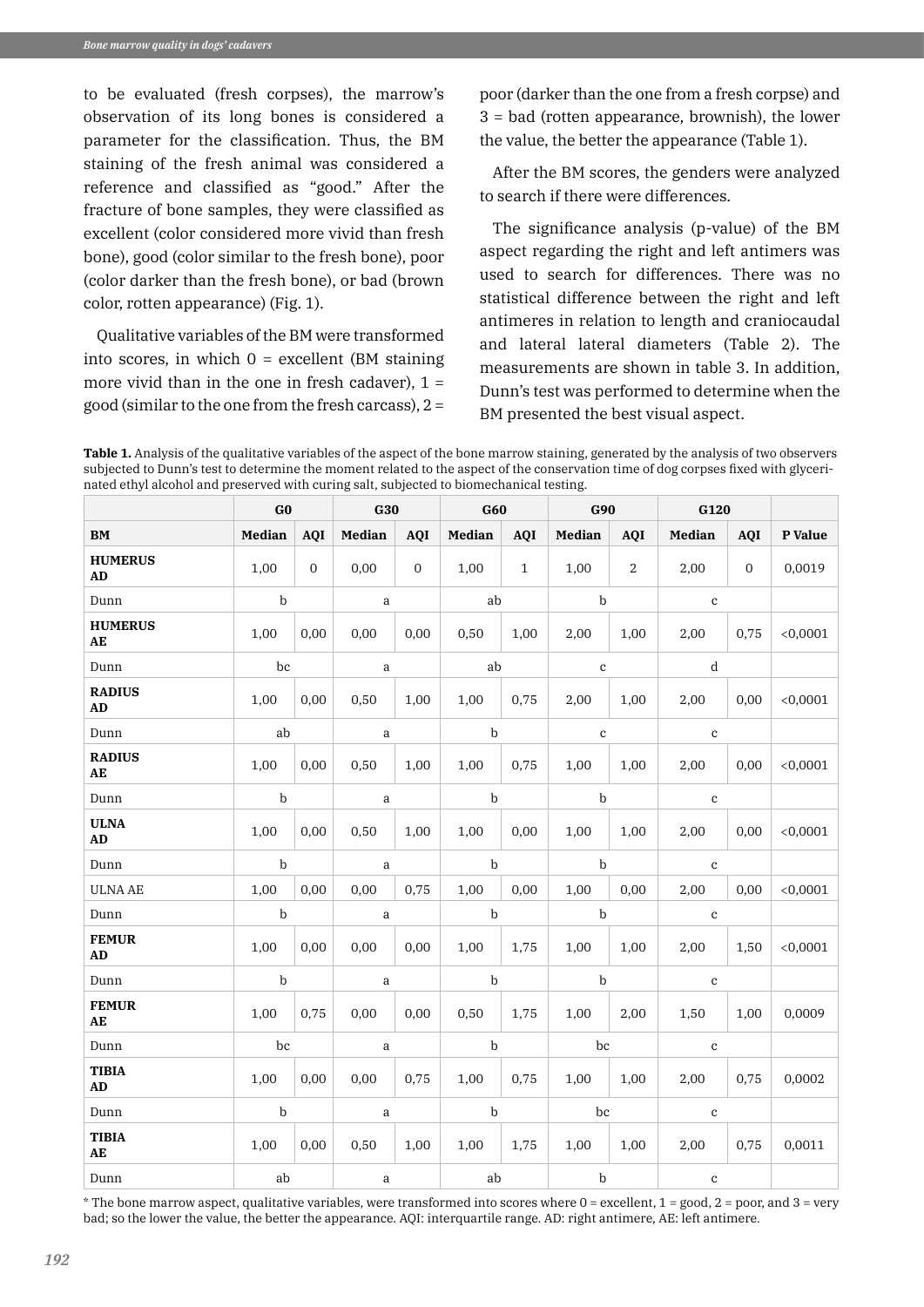| <b>Comparison between antimeres</b> |         |  |  |
|-------------------------------------|---------|--|--|
| <b>Variables</b>                    | P value |  |  |
| <b>UMERUS RA Length</b>             | 0.92    |  |  |
| <b>UMERUS LA Length</b>             |         |  |  |
| UMERUS RA Diam CCd                  | 0.88    |  |  |
| UMERUS LA Diam CCd                  |         |  |  |
| UMERUS RA Diam LL                   | 0.66    |  |  |
| UMERUS LA Diam LL                   |         |  |  |
| RADIUS RA Length                    | 0.89    |  |  |
| RADIUS LA Length                    |         |  |  |
| RADIUS RA Diam CCd                  | 0.42    |  |  |
| RADIUS LA Diam CCd                  |         |  |  |
| RADIUS RA Diam LL                   | 0.76    |  |  |
| RADIUS LA Diam LL                   |         |  |  |
| <b>ULNA RA Length</b>               | 0.84    |  |  |
| <b>ULNA LA Length</b>               |         |  |  |
| ULNA RA Diam CCd                    | 0.97    |  |  |
| ULNA LA Diam CCd                    |         |  |  |
| ULNA RA Diam LL                     | 0.81    |  |  |
| ULNA LA Diam LL                     |         |  |  |
| FEMUR RA Length                     | 0.67    |  |  |
| FEMUR LA Length                     |         |  |  |
| FEMUR RA Diam CCd                   | 0.90    |  |  |
| FEMUR LA Diam CCd                   |         |  |  |
| FEMUR RA Diam LL                    | 0.94    |  |  |
| FEMUR LA Diam LL                    |         |  |  |
| TIBIA RA Length                     | 0.62    |  |  |
| TIBIA LA Length                     |         |  |  |
| TIBIA RA Diam CCd                   | 0.62    |  |  |
| TIBIA LA Diam CCd                   |         |  |  |
| TIBIA RA Diam LL                    | 0.98    |  |  |
| TIBIA LA Diam LL                    |         |  |  |

**Table 2.** ANOVA (p<0.05) between right (RA) and left (LA) antimeres regarding bone midline measurements of dog cadavers subjected to chemical preparation with ethyl alcohol and curing salt.

\*Length: length em milimeters, Diam: diameter em milimeters, CCd: cranio-caudal, LL: laterolateral.

# **RESULTS**

There were no significant differences between cadaver genders and BM appearance for all measured variables.

The p-value analysis of the BM aspect regarding the right and left antimers presented no significant differences, which increased the number of samples (n) by summing the values related to antimers. The confidence interval was 5%.

After running the Dunn's test, it showed that the humerus bone marrow aspect was better at 30 days of conservation when compared to the control group (G0>G30), similar at 60 days (G0 $\cong$ G60), and worse at 120 days (G0<G120). The radius presented a better appearance of BM at 30 days when compared to the control group (G0>G30), similar at 60 days (G0≅G60), and worse appearance at 90  $(G0<90)$  and 120 days  $(G0< G120)$ . The ulna presented the best aspect of BM at 30 days (G0>G30),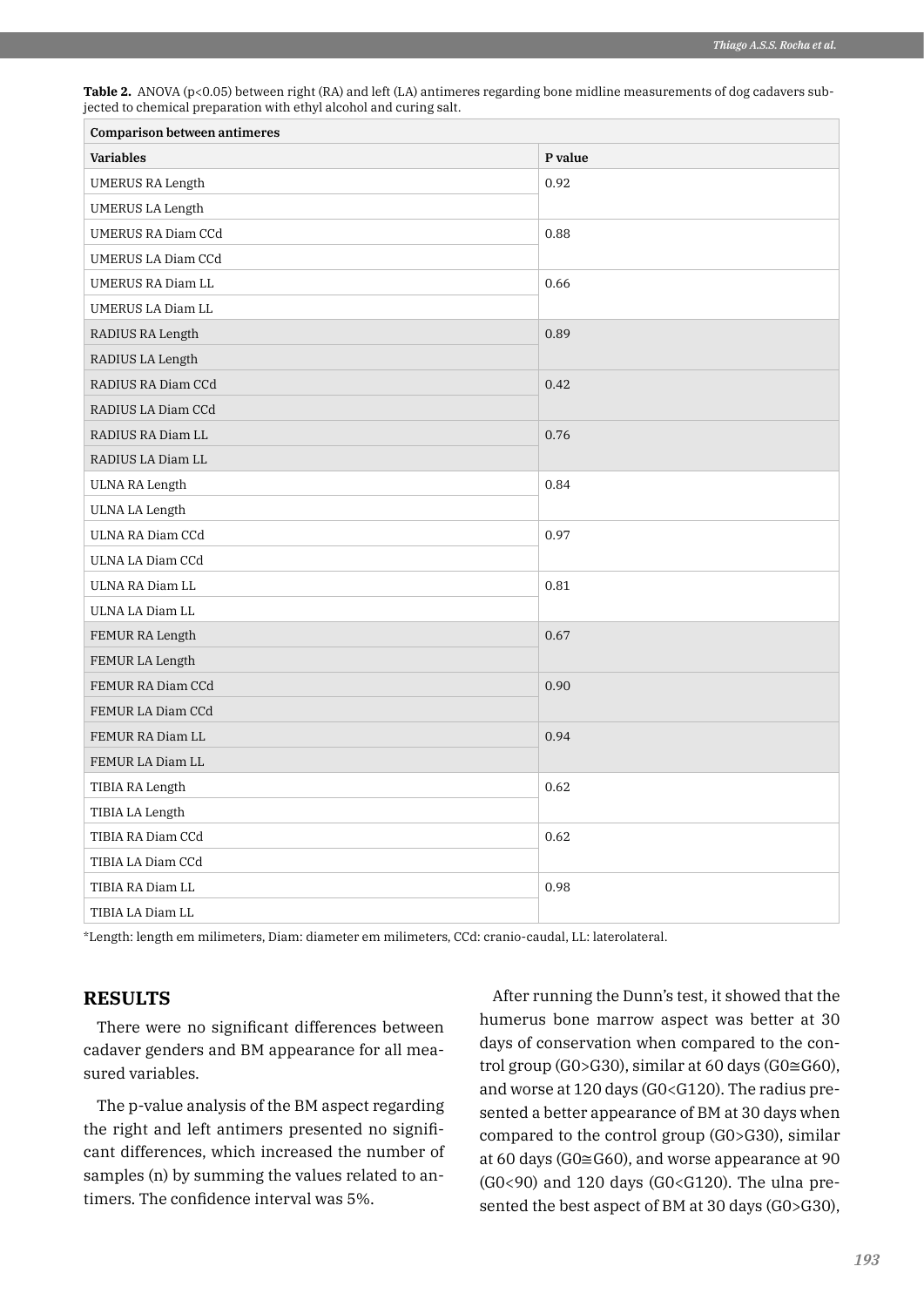|                        | G <sub>0</sub><br>Control | G30    | G60    | G90    | G120   | MEAN (mm) |
|------------------------|---------------------------|--------|--------|--------|--------|-----------|
| <b>UMERUS</b> Length   | 123.35                    | 118    | 107.10 | 117.72 | 98.55  | 113.00    |
| <b>UMERUS Diam CCd</b> | 13.76                     | 12.49  | 11.21  | 11.5   | 11.87  | 12.10     |
| UMERUS Diam LL         | 10.18                     | 9.28   | 9.21   | 9.33   | 9.96   | 9.60      |
| RADIUS Length          | 118.95                    | 113.05 | 99.15  | 114.83 | 92.20  | 107.60    |
| RADIUS Diam CCd        | 6.41                      | 6.22   | 7.03   | 6.43   | 6.90   | 6.60      |
| RADIUS Diam LL         | 9.85                      | 9.52   | 9.95   | 9.6    | 10.77  | 9.90      |
| ULNA Length            | 140.60                    | 134.50 | 118    | 139.27 | 111.30 | 108.70    |
| ULNA Diam CCd          | 8.20                      | 6.72   | 7.31   | 7.41   | 7.89   | 7.50      |
| ULNA Diam LL           | 7.27                      | 7.68   | 7.86   | 6.03   | 8.68   | 7.50      |
| <b>FEMUR Length</b>    | 133.15                    | 126.95 | 114    | 125.83 | 107.20 | 121.40    |
| FEMUR Diam CCd         | 10.50                     | 9.75   | 10.13  | 9.81   | 10.53  | 10.10     |
| FEMUR Diam LL          | 10.82                     | 10.12  | 9.86   | 10.03  | 10.75  | 10.30     |
| TIBIA Length           | 132.95                    | 128.50 | 108.26 | 129.38 | 105.30 | 121       |
| TIBIA Diam CCd         | 10.66                     | 9.94   | 9.32   | 9.61   | 10.01  | 9.9       |
| TIBIA Diam LL          | 10.71                     | 10.08  | 10.24  | 10.04  | 10.78  | 10.30     |

**Table 3.** Means of the long bones measurements in dog cadavers subjected to chemical preparation with ethylic alcohol and curing salt.

\* Length: length em milimeters, Diam: diameter em milimeters, CCd: cranio-caudal, LL: latero-lateral. G0: fresh samples; G30: 30 days of conservation; G60: 60 days of conservation; G90: 90 days of conservation; G120: 120 days of conservation.



## Aspects of the Bone Marrow

**Fig. 2.-** Illustrative image of the bone marrow's qualitative aspects fixed with glycerin ethyl alcohol and curing salt. Note that the medians in the 30-day conservation group (G30) are lower than those in the control group (G0) and that the medians in the 60-day conservation group are similar to G0. The other medians (G90 and G120) greater than G0.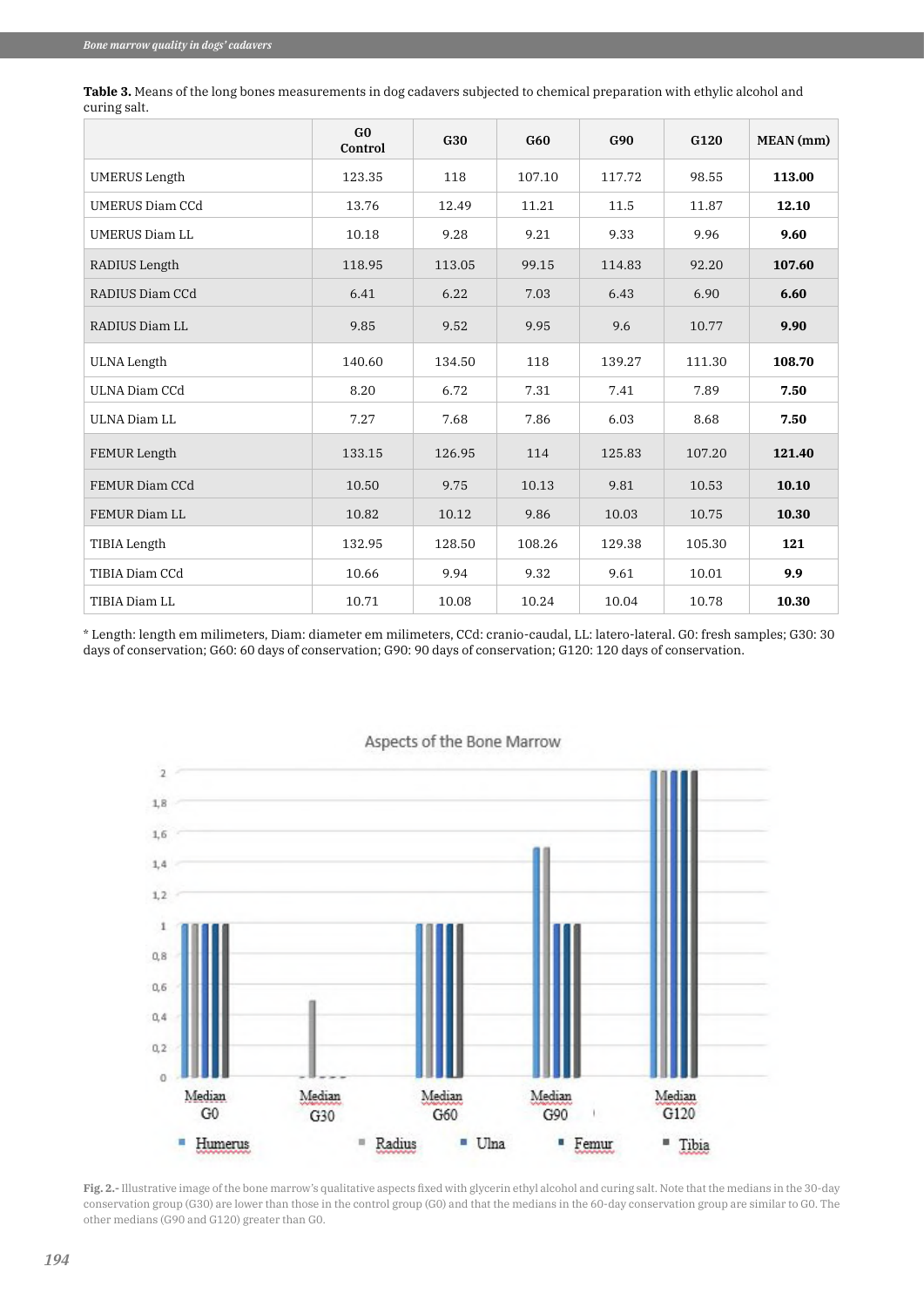similar at 60 days (G0≅G60), and worse aspect at 90 and 120 days (G0<90 and G120). The femur presented a better aspect of BM at 30 days when compared to the control group (G0>30), similar at 60 days (G0≅G60), and worse aspect at 90 (G0 <90) and 120 days (G0<G120). The tibia presented a better aspect of BM at 30 days when compared to the control group (G0>G30), similar to 60 days  $(G0 \cong G60)$  and worse aspect at 90  $(G0 < 90)$  and 120 days (G0<G120) as seen on Fig. 2.

# **DISCUSSION**

The GEA was efficient as a fixative, with CSS as a preservative solution, allowing good conservation and avoiding deterioration, maintaining the characteristics and the color of the dogs' corpses, similar to corpses fixed with GEA and preserved 30% SCAS (Cerqueira et al., 2017; Pelógia et al., 2018; Rocha et al., 2018). The CSS also presented similar aspects in cats fixed with GEA, with no skin hardening or color change during the conservation (Fração et al., 2019; Zero et al., 2020).

The excellent results on BM of corpses fixed with GEA and CSS are promising as for their use in orthopedic surgery, as it occurred in surgery training in chemically prepared dogs, with more than 81% (Rocha et al., 2018) or 93% (Silva et al., 2003) of students' approval in Brazil. Also, there were no differences among groups through different times, similar to the scores of incision or suture in chemically prepared cats (with GEA and CSS) compared to fresh corpses (Fração et al., 2019).

Conventional procedures for fixation of corpses using formaldehyde for conservation are limited in surgical practice due to the significant change of color, resistance, and fragility of organs and tissues (Groscurth et al., 2001). In addition, this substance also causes stiffness of corpses, coagulation of blood and presents an unpleasant odor (Hayashi et al., 2014).

Differently, the conservation solution applied in this research demonstrated that the color of the long bones' BM was markable after 30 days, with a more vivid appearance than a fresh corpse, and similar to the color of a fresh cadaver in 60 days. However, after 90 days of conservation, the BM

began to decay, and the color became progressively worse until 120 days. The better color of the BM on the 30 and 60 days of conservation could be explained using the curing salt solution, which is widely utilized in food factory industries to fix the meat's color (Iamarino et al., 2015).

Toxic preservative solutions generate contaminated effluents (Who, 1991) and dangerous vapors, such as those released by formaldehyde (Cury et al., 2013). In addition, these harmful products increase the institution's financial and environmental costs making it necessary to look for lower risky alternatives (Janczyk et al., 2011), such as the GEA and CSS solutions applied in this research.

The use of embalmed corpses in veterinary surgery practice is an alternative to using live animals. It reduces costs and increases exercise repeatability (Oliveira, 2008), and it is a trend in universities worldwide to avoid euthanasia of thousands of specimens for this purpose (Balcombe, 2000). In this research, the BM was conserved for 120 days without bad odor or visual contamination, like soft tissues fixed with the same anatomical technique (Fração et al., 2019; Pereira et al., 2019; Zero et al., 2020).

The CSS is effective for the preparation of anatomical species in Veterinary and Human Medicine in several countries (Janczyk et al., 2011; Hayashi et al., 2016; Fração et al., 2019) and provided, together with the GEA, the maintenance of corpses without visual contamination for 120 days in refrigeration temperature only.

The high concentration of sodium chloride in the CSS complicates microorganisms' survival because it requires an enormous capacity for osmoregulation, similar to what occurs in the oceans (Munro et al., 1989) and the Dead Sea (Nissenbaum, 1975). In addition, several concentrations of fixative substances in the preservation of anatomical specimens have already been evaluated and, the use of sodium chloride solution in a concentration below 20% fail to preserve specimens for tissue dissection (Friker et al., 2007), differently from what was observed in our study, in which 20% sodium chloride, associated with 1% nitrite and sodium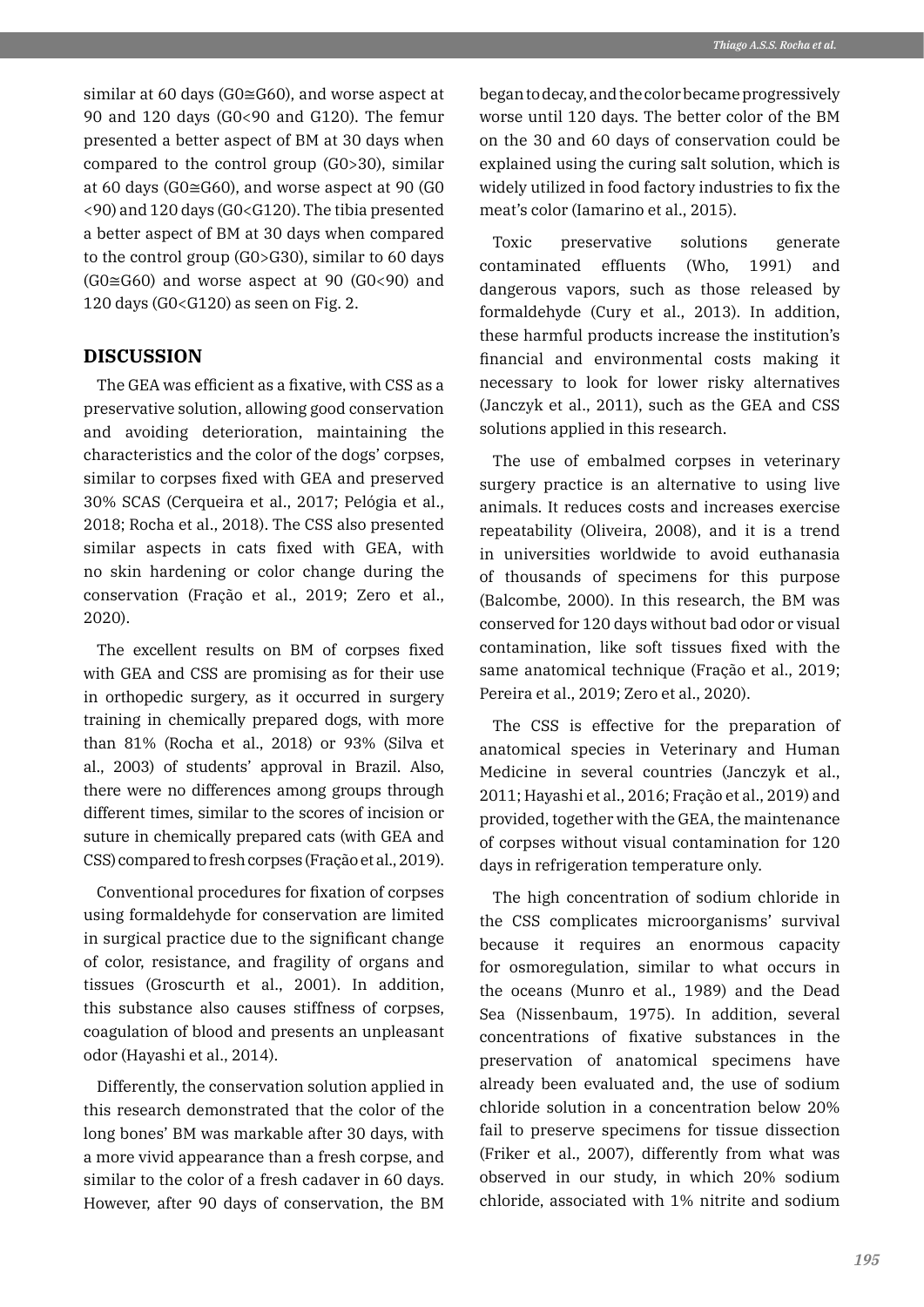nitrate, is effective for the preservation of dog corpses for four months, in addition to providing good malleability to tissue handling.

Teaching models using human and animal corpses are a historical part of the surgery. Their use is secular and remains the most respected training method due to exposure to real anatomy and allowing the surgeon in training to appreciate the dissection and practice the actual handling of tissues (Silva et al., 2007; Stirling et al., 2014).

### **ACKNOWLEDGEMENTS**

Fundação de Amparo à Pesquisa do Estado de São Paulo, FAPESP (process 2018/18567-0) and Conselho Nacional de Desenvolvimento Científico e Tecnológico, CNPq (proc. 483443/2013-1) for the finantial support and Usina São Martinho, Pradópolis, SP, Brazil.

#### **REFERENCES**

BALCOMBE J (2000) The use of animals in higher education: problems, alternatives and recommendations. Washington, DC: The Humane Society Press.

BRUN MV, PIPPI NL, DREIMEIER D, CONTESINI EA, BECK CAC, CUNHA O, PINTO FILHO SL, ROEHSIG C, STEDILE R (2002) Solução hipersaturada de sal como conservante de pericárdio canino utilizado na reparação do músculo reto abdominal de ratos Wistar. *Ciência Rural*, 32: 1019-1025.

BRUN MV, PIPPI NL, DRIEMEIER D, CONTESINI EA, BECK CAC, CUNHA O, PINTO FILHO SL, ROEHSIG C, STEDILE R, SILVA TF (2004) Solução hipersaturada de sal ou de glicerina a 98% como conservantes de centros frênicos caninos utilizados na reparação de defeitos musculares em ratos Wistar. *Ciência Rural*, 34: 147-153.

CERQUEIRA ESF, PELOGIA MES, SILVEIRA CPB, FECHIS ADS, ROCHA TASS, LAUS JL, OLIVEIRA FS (2017) Suture analysis and arterial traction test in dogs fixed on alcohol and preserved on saline solution aiming surgical practice. *Global Adv Res J Med Medical Sci*, 6: 292-295.

CORRÊA WR (2003) Isolation and identification of filamentous fungi found in anatomical pieces preserved in 10% formalin solution. Dissertation (Biological Sciences). Institute of Research and Development, University of the Valley of Paraíba. 59 p.

CURY FS, CENSONI JB, AMBRÓSIO CE (2013) Técnicas anatômicas no ensino da prática de anatomia animal. *Pesq Vet Bra*, n. 33, v. 5, pp 688-696.

FRAÇÃO VC, ZERO RC, RODRIGUES A, FERREIRA BN, FECHIS ADS, ROCHA TASS, IOZZI MT, OLIVEIRA FS (2019) Analysis of the skin of cats' corpses chemically prepared with ethylic alcohol and curing salt aiming veterinary surgical practice - Chronic effect on biomechanics and students' evaluation. *CPQ Medicine*, 6: 01-08.

FRIKER J, ZEILER E, MCDANIEL BJ (2007) From formalin to salt. Development and introduction on a salt-based preserving solution for macroscopic anatomic specimens. *Tierärztl Praxis*, 35: 243-248.

GROSCURTH P, EGGLI P, KAPFHAMMER J, RAGER GJ, HORNUNG P, FASEL JDH (2001) Gross anatomy in the surgical curriculum in Switzerland: Improved cadaver preservation, anatomical models, and course development. *Anat Rec*, 265: 254-256.

HAYASHI S, HOMMA H, NAITO M, ODA J, NISHIYAMA T, KAWAMOTO A, KAWATA S, SATO N, FUKUHARA T, TAGUCHI H, MASHIKO A, AZUHATA T, ITO M, KAWAI K, SUZUKI T, NISHIZAWA Y, ARAKI J, MATSUNO N, SHIRAI T, QU N, HATAYAMA N, HIRAI S, FUKUI H, OHSETO K, YUKIOKA T, ITOH M (2014) Saturated salt solution method: a useful cadaver embalming for surgical skills training. *Med J*, 93: 1-10.

HAYASHI S, NAITO M, KAWATA S, QU N, HATAYAMA N, HIRAI S, ITOH M (2016) History and future of human cadaver preservation for surgical training: from formalin to saturated salt solution method. *Anat Sci Int*, 91: 1-7.

IAMARINO LZ, OLIVEIRA MC, ANTUNES MM, OLIVEIRA M, RODRIGUES RO, ZANIN CICB, SCHIMILE M, LIMA AA (2015) Nitritos e Nitratos em produtos cárneos enlatados e/ou embutidos. *Gestão em Foco*, 7: 246-251.

JANCZYK P, WEIGNERA P, LUEBKE-BECKERB A, KAESSMEYERA S, PLENDLA J (2011) Nitrite pickling salt as an alternative to formaldehyde for embalming in veterinary anatomy - A study based on histo- and microbiological analyses. *Annals Anat*, 193: 71-75.

LAFLAMME D (1997) Development and validation of a body condition score system for cats: a clinical tool. *Feline Pract*, 25: 13-18.

LEITÃO MFF (1978) Microrganismos patogênicos na carne e derivados. *Boletim ITAL Campinas*, 59: 15-48.

MUNRO PM, GAUTHIER MJ, BREITTMAYER VA (1989) Influence of osmoregulation processes on starvation survival of Escherichia coli in seawater. *Appl Environ Microbiol*, 55: 2017-2024.

NISSENBAUM A (1975) The microbiology and biogeochemistry of the Dead Sea. *Microbial Ecology*, 2: 139-161.

OLIVEIRA HP (2008) Situação atual do ensino da técnica cirúrgica e da clínica cirúrgica. *Ciênc vet tróp*, 11: 93-94.

OLIVEIRA FS (2014) Assessing the effectiveness of 30% sodium chloride aqueous solution for the preservation of fixed anatomical specimens: a 5-year follow-up study. *J Anat*, 225: 118-121.

PELOGIA MES, CERQUEIRA ESF, SILVEIRA CPB, ROLIM GS, FECHIS ADS, ROCHA TASS, LAUS JL, OLIVEIRA FS (2018) Suture and venous traction test analysis in dogs fixed in alcohol and preserved in saline solution. *Pesq Vet Bra*, 38: 1834-1837.

PEREIRA N, CARDOZO MV, ROCHA TASS, ÁVILA FA, MACHADO MRF, OLIVEIRA FS (2019) Microbiological analysis of a new anatomical specimen preparation technique for use in veterinary surgery. *Semina Ciências Agrárias*, 40: 3099-3106.

ROCHA TASS, SANTOS CCC, IOZZI MT, DIAS RS, ZERO RC, CARDOZO MV, OLIVEIRA FS (2019) Chemically prepared dog cadavers in teaching of surgical technique - evaluation by students of a veterinary medicine course. *Acta Sci Anat*, 1: 136-140.

ROCHA TASS, YANAGIHARA GR, SHIMANO AC, ROLIM GS, SANTOS CCC, FECHIS ADS, OLIVEIRA FS (2018) Biomechanical analysis of the skin and jejunum of dog cadavers subjected to a new anatomical preservation technique for surgical teaching. *J Plastination*, 30: 16-23.

RODRIGUES H (2010) Técnicas Anatômicas. 3 ed. Arte Visual, Vitória, ES, p 269.

SILVA RMG, MATERA JM, RIBEIRO AACM (2003) Avaliação de ensino da técnica cirúrgica utilizando cadáveres quimicamente preservados. *Revista de Educação Continuada do CRMV-SP*, 6: 1-3.

SILVA RMG, MATERA JM, RIBEIRO AACM (2004) Preservation of cadavers for surgical technique training. *Vet Surg*, 33: 606-608.

SILVA RMG, MATERA JM, RIBEIRO AACM (2007) New alternative methods to teach surgical techniques for veterinary medicine students despite the absence of living animals. Is that an Academic Paradox? *Anat Histol Embryol,* 36: 220-224.

STIRLING ERB, LEWIS TL, FERRAN NA (2014) Surgical skills simulation in trauma and orthopaedic training. *JOSR*, 9: 126.